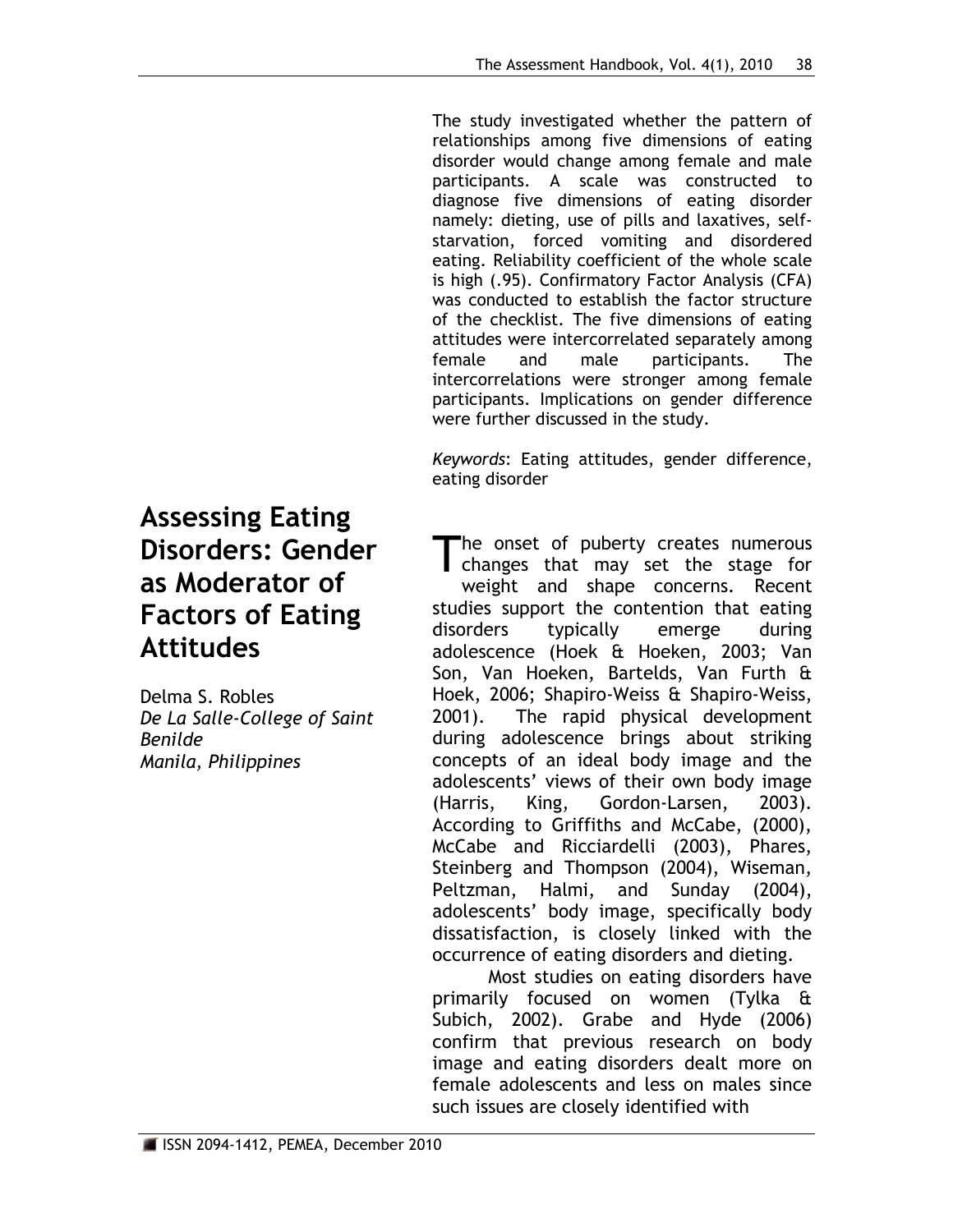women. Although eating disorders seem to be more frequently associated with women, a significant proportion of men also manifest disordered eating attitudes (Shapiro-Weiss & Shapiro-Weiss, 2001). Pope, Philips, and Olivardia (2000) suggest that the focus on males and body image is considered a current occurrence because poor body image and eating disorders are commonly referred as women's concerns. Recent research found that males are not immune to body concerns, poor body image and pressure to fit societal ideal (Cash, Morrow & Hrabovsky, 2004; McCabe & Ricciardelli, 2001; McCabe & Ricciardelli, 2003). While female adolescents aspire for the thin ideal, the males work on muscle building to attain the culturally defined images of males portrayed in the media (Ricciardelli & McCabe, 2003). Compared to adolescent males who tend to employ exercise and utilize food supplements to achieve the ideal muscular physique, the females are bent on losing weight and trying to be thin (McCabe & Ricciardelli, 2003).

Young girls who rely on magazines and advertising as relevant sources of information on the ideal body and how to attain it are more likely to be dissatisfied with their physical appearance due to the possible discrepancies that they will discover (Levine & Smolak, 2002). Watching television has also been linked to increased desire to have a thin body and to engage in disordered eating among female adolescents (Harrison & Hefner, 2006). Males also respond to societal pressures to achieve the ideal male body (Leit, Gray, & Pope, 2002). However, cross-sectional studies suggest that unlike females, males tend to see lesser pressures from media to reach the socio-cultural ideal (McCabe & Ricciardelli, 2001). In contrast to women who are pressured to shed pounds and achieve a specific body weight and shape, young males want to increase muscle since they perceive themselves as thinner and less muscular (Frederick, Gordon, Grigorian, & Jarcho, 2007; Corson & Andersen, 2002; Davis, Karvinen & McCreary, 2005). Meanwhile, there is some evidence that exposure to the ideal male body results in negative affect and negative body-related perceptions among boys and men (Halliwell, Dittmar & Osborn, 2007; Leit, Gray et al, 2002) although the impact of such exposure might depend on the nature of the images presented (Farquhar & Wasylkiw, 2007).

According to Vartanian (2009), whereas the measure of attractiveness for women is an unrealistically thin body, the standard of attractiveness for men is a lean and muscular body that is also unrealistic to achieve. This is reiterated in other studies which confirm that while negative self-evaluation brings about dieting behavior and eating disorders in females, body image concerns in males are quite related to low self-esteem and are linked to risky eating patterns and steroid use to gain muscle mass (Cash, et al, 2004; McCabe & Ricciardelli, 2001; McCabe & Ricciardelli, 2003; Button, Loan, Davies & Sonuga-Barke, 1997; Blouin & Goldfield, 1995). Research evidence also points out that negative body-related perceptions among boys and men result from exposure to the ideal male body (Halliwell, Dittmar, & Orsborn, 2007; Leit, Gray, et al, 2002) As such, body dissatisfaction among men contributes to unhealthy weight-control behaviors (Smolak, Levine, & Thompson, 2001).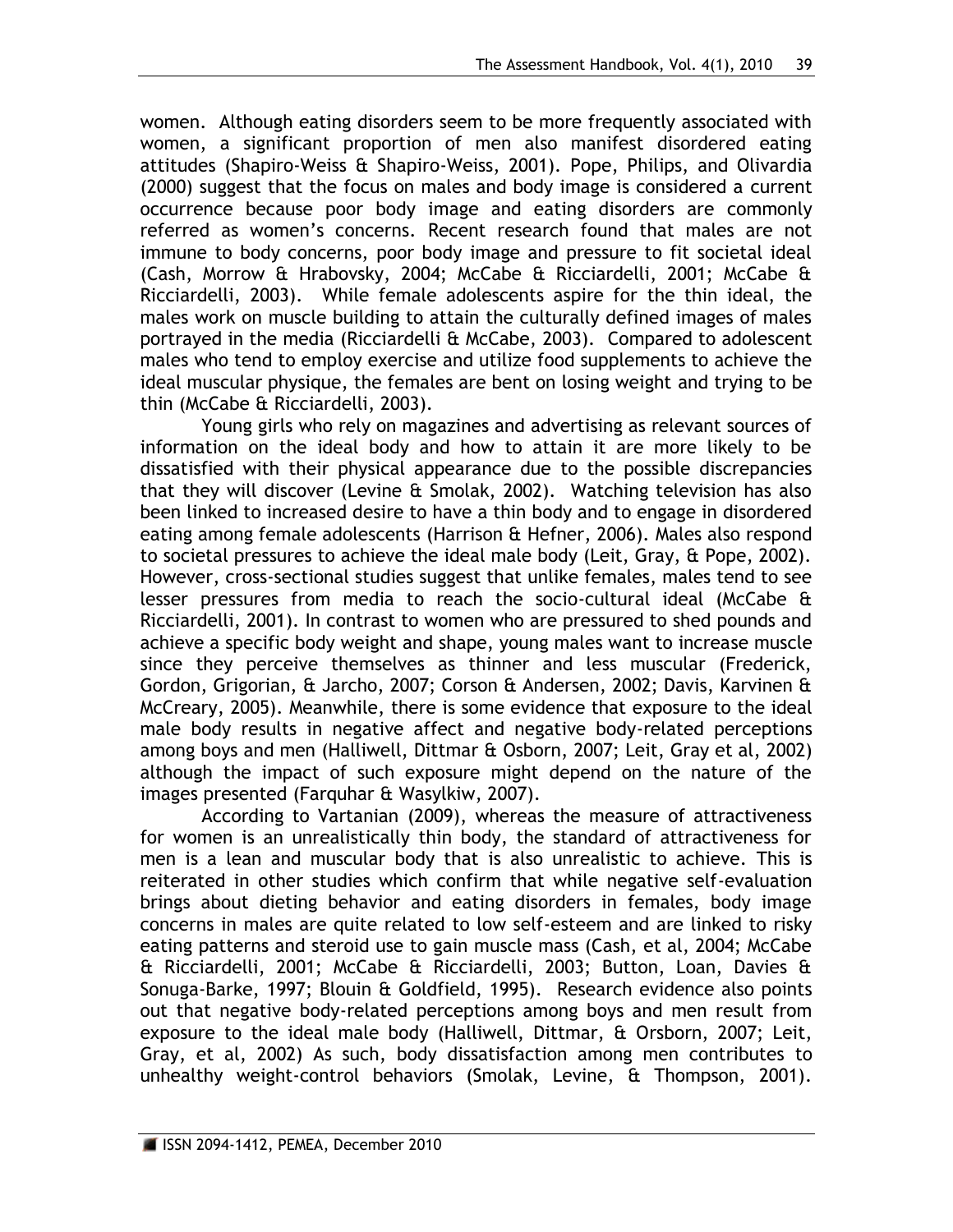Similarly, body dissatisfaction among women (Cafri, Yamamiya, Brannick, & Thompson, 2005), may lead to disordered eating behavior (Stice, 2002).

According to previous research, girls demonstrated higher levels of overall eating disorder symptoms than boys (Shapiro-Weiss & Shapiro-Weiss 2001). Girls reported a greater desire to be thin, more dieting behaviors and dissatisfaction with their bodies (Presnell, Bearman, & Stice, 2004). Although other eating disorder symptoms are more typically seen among women, bulimic behaviors are exhibited by boys at a similar rate with girls (American Psychiatric Association, 2000; Vincent & McCabe, 2000). There is also some evidence that adolescent males engage in unhealthy weight-control behaviors due to body dissatisfaction and societal pressures that are similar to those experienced by young women (Smolak, Levine, & Thompson, 2001). Furthermore, recent research has demonstrated the link between body dissatisfaction, dietary restraint (Heywood & McCabe, 2006; Markey & Markey, 2005), and drive for thinness (McCabe, Ricciardelli, & James, 2007) across genders.

The objective of the study is to compare the eating attitudes of adolescent males and females. Gender is used as moderator for the intercorrelations among the factors of eating attitudes.

## **Method**

## **Participants**

Participants were 204 males and 211 females across all courses and year levels from an urban college. There are 191 Filipino males and 186 Filipino females. The other respondents are of varied nationalities such as Chinese, Korean, Taiwanese, Japanese and Vietnamese. The age range of all respondents is from 15 to 24. The mean age of females is 21 while the mean age of males is 19.5.

## **Instrument**

The Eating Attitude Scale was developed and pilot tested by the researcher to assess eating attitudes of male and female adolescents. It is composed of 18 items and 5 subscales namely Self Starvation, 5 items; Forced Vomiting, 2 items; Dieting, 5 items; Disordered Eating, 4 items and Pills and Laxative Use, 2 items. Responses are based on the duration of six months up to present. The scales are always (5), usually (4), often (3), sometimes (2), rarely (1), and never (0). Demographic information is required such as age, sex, height, weight, ideal weight and nationality. The factorial validity of the Eating Attitude Scale was tested using Confirmatory Factor Analysis. The results indicated that the data supports a five-factor structure. The five dimensions were significant components of eating disorder with adequate fit ( $\chi^2$ =16.53, RMSEA=.02, GFI=.95).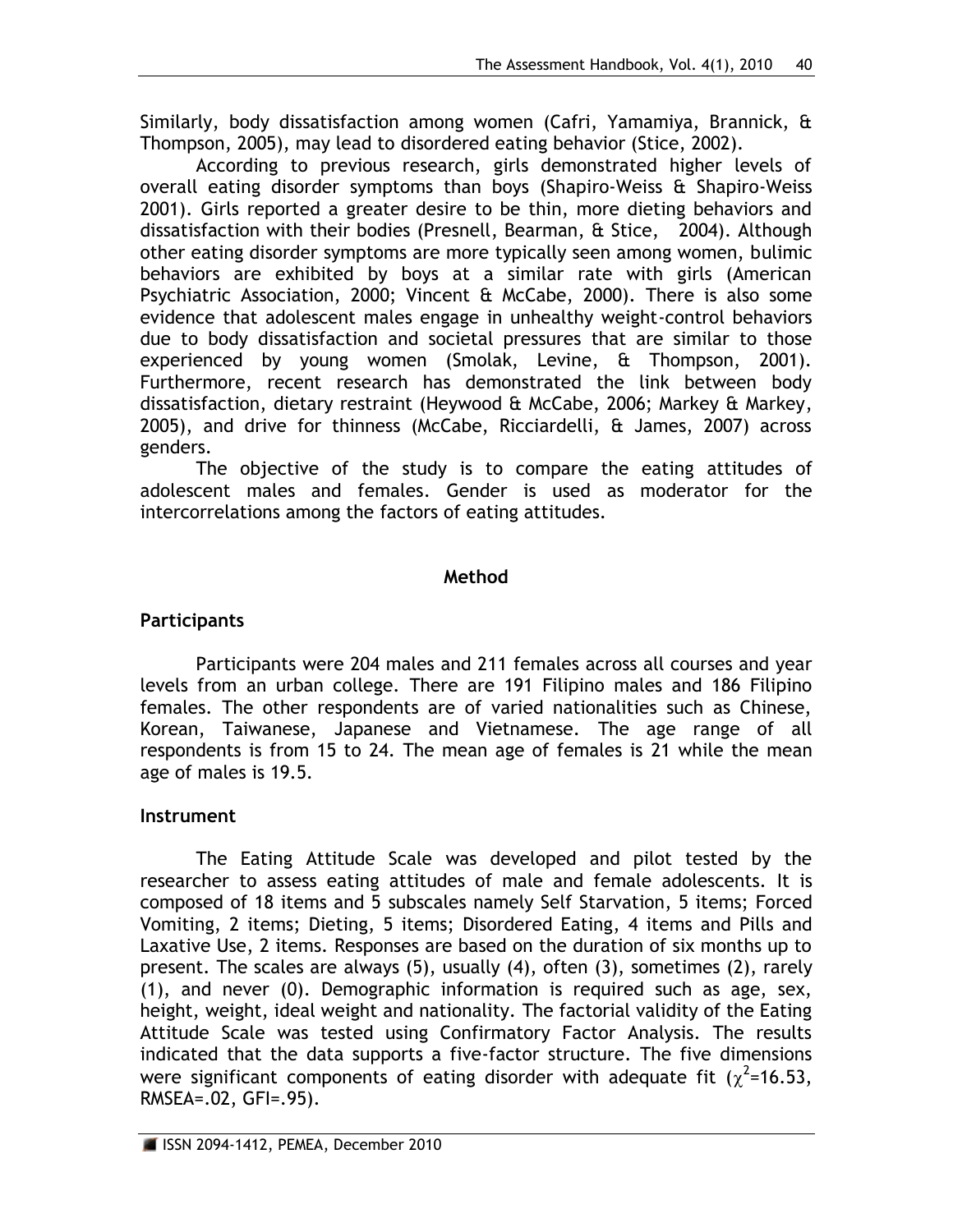## **Procedure**

The questionnaires were administered to male and female students by class section and in small groups. They were informed that the study will be used in the body image and weight management program for the student population. No compensation was offered and all the respondents were assured that their responses would be treated with utmost confidentiality.

## **Data Analysis**

Descriptive statistics (mean and standard deviation) and t-test were used to obtain descriptions of two independent samples, male and female groups. Factor analysis was employed to come up with a profile of similarities and differences in the eating behavior patterns of the male and female participants. Moderation analysis was also utilized to compare the strength of coefficients between male and female respondents.

### **Results**

The mean scores of males and females on the eating attitudes were first compared using t-test for independent samples. Factor analysis was conducted to determine the loadings of the five subscales of eating attitudes for males and females. Intercorrelations of these five subscales were also conducted separately for males and females.

#### **Table 1**

| Means and Standard Deviations of the Eating Attitudes for Males and |  |  |
|---------------------------------------------------------------------|--|--|
| <b>Females</b>                                                      |  |  |

|                        | Males |           |     | <b>Females</b> |      |     |           |
|------------------------|-------|-----------|-----|----------------|------|-----|-----------|
|                        | M     | <b>SD</b> | N   | M              | SD   | N   | t         |
| Forced                 |       |           |     |                |      |     |           |
| vomiting               | 0.38  | 1.01      | 204 | 0.41           | 0.82 | 211 | $-0.28$   |
| Self-starvation        | 6.42  | 4.41      | 206 | 0.67           | 1.37 | 211 | 18.05**   |
| Dieting                | 8.07  | 4.46      | 206 | 8.65           | 4.88 | 211 | $-1.27$   |
| <b>Disordered</b>      |       |           |     |                |      |     |           |
| Eating                 | 6.88  | 3.22      | 206 | 8.52           | 4.71 | 211 | $-4.14*$  |
| <b>Pills Laxatives</b> | 0.59  | 1.35      | 206 | 6.88           | 3.14 | 211 | $-26.46*$ |
| $*_{p<.05}$            |       |           |     |                |      |     |           |

\*\*P<.01

The comparison of mean scores showed that males are significantly higher on self-starvation (*M*=6.42) while females are significantly higher on disordered eating (*M*=8.52) and the use of pills and laxatives (*M*=6.88).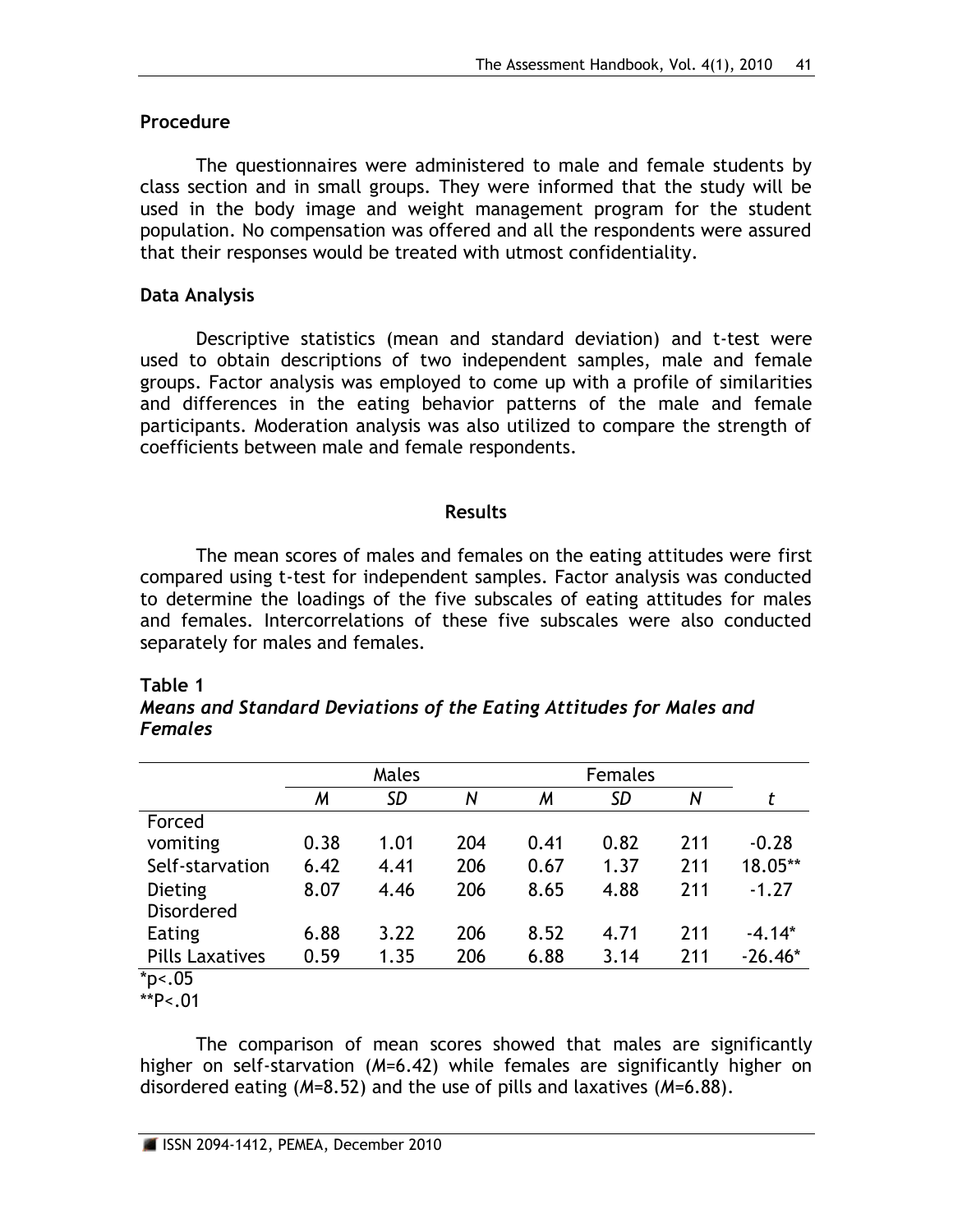Factor analysis (principal components without rotation) was conducted to determine under which gender each subscale of the eating attitude will highly load on. This determined which gender are the correlations of the factors higher.

| Table 2                                                                         |  |  |  |
|---------------------------------------------------------------------------------|--|--|--|
| <b>Factor Loadings of the Eating Attitudes for Male and Female Participants</b> |  |  |  |

|                            | Males | Females |
|----------------------------|-------|---------|
| Forced vomiting            | .67   | .70     |
| Self-starvation            | .79   | .85     |
| Dieting                    | .76   | .78     |
| Disordered eating          | .40   | .47     |
| <b>Pills and Laxatives</b> | .76   | .79     |
| Expl.Var                   | 2.40  | 2.67    |
| Prp.Totl                   | 0.48  | 0.53    |

The result of the factor loadings showed higher variance explained for the female participants. All factors of eating attitudes loaded highly among females as compared to males. This indicates that the factors of the eating attitudes are strongly related for the female sample. To investigate further this notion, a separate correlation matrix was reported for males and females.

## **Table 3** *Correlation of Eating Attitudes among Female Participants*

|    | 1 Forced vomiting     |      |         |        |       |       |
|----|-----------------------|------|---------|--------|-------|-------|
|    | 2 Self-starvation     | .47* |         |        |       |       |
| 3  | Dieting               | .32* | $.70^*$ |        |       |       |
|    | 4 Disordered eating   | .25* | $.25*$  | $.24*$ | ---   |       |
|    | 5 Pills and laxatives | -53* | 53*     | $A7*$  | $77*$ | - - - |
| л. | $\sim$ $\sim$         |      |         |        |       |       |

<sup>\*</sup>*p*<.05

\*\**p*<.01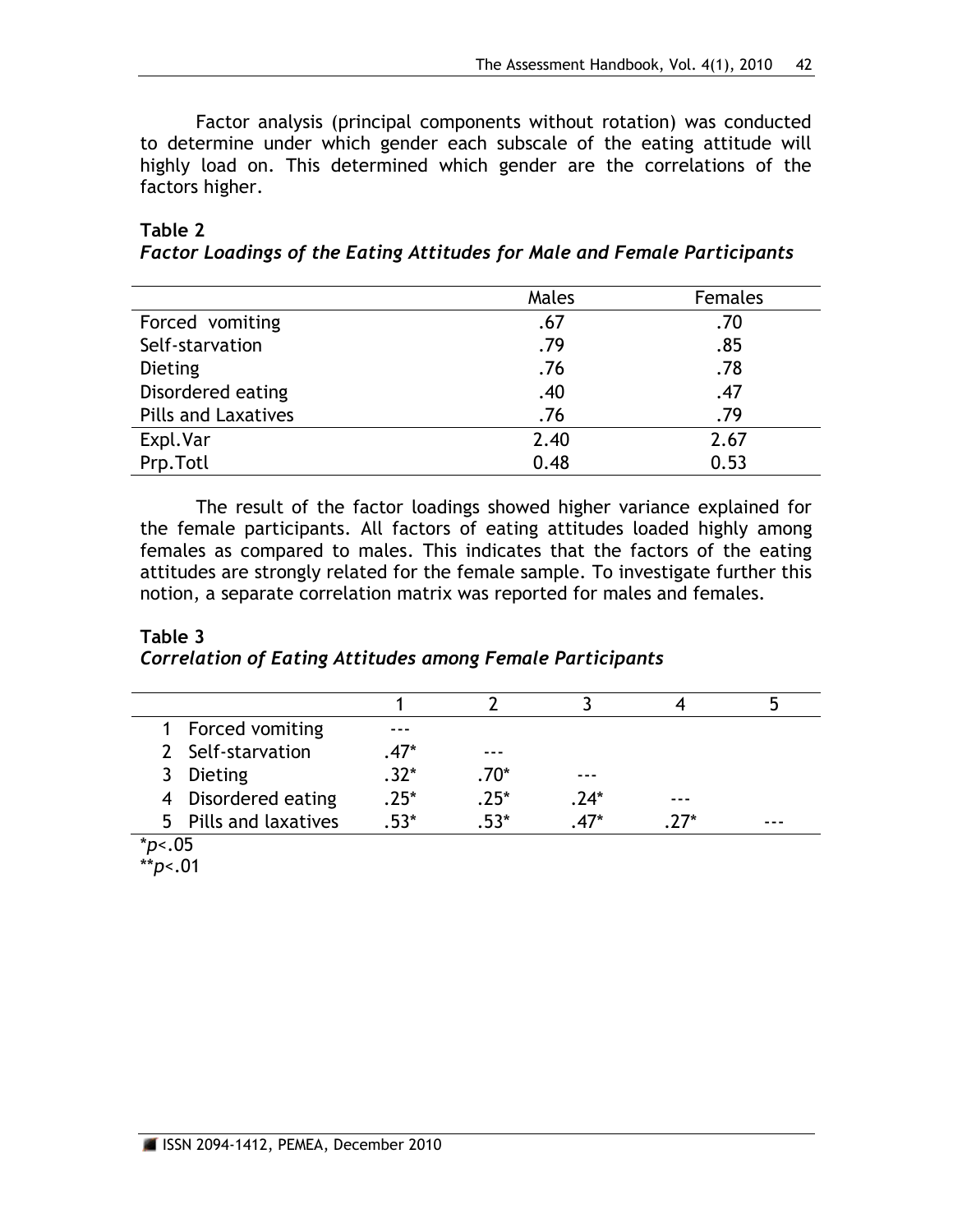|                              | 1 Forced vomiting     |        |         |        |    |  |
|------------------------------|-----------------------|--------|---------|--------|----|--|
|                              | 2 Self-starvation     | .32*   | ---     |        |    |  |
| 3                            | Dieting               | $.32*$ | $.60^*$ | ---    |    |  |
|                              | 4 Disordered eating   | . 11   | $.21*$  | $.23*$ |    |  |
|                              | 5 Pills and laxatives | 51*    | $47*$   | $37*$  | 18 |  |
| $\star$ $\sim$ $\sim$ $\sim$ |                       |        |         |        |    |  |

## **Table 4** *Correlation of Eating Attitudes among Male Participants*

\**p*<.05 \*\**p*<.01

Results showed that among female respondents, there are significant intercorrelations of all the subscales of the eating attitudes. Among the male respondents, similar results were found except that disordered eating is not significantly related to forced vomiting and the use of pills and laxatives. The correlations of the eating attitudes are stronger for the female participants. This further supports the factor analysis conducted.

## **Discussion**

As previous studies have suggested on the susceptibility of females on eating attitude concerns, the present study shows that all eating disorder factors loaded highly among female participants. While males fared significantly higher than females on starving themselves, the female group was higher on their disordered eating habits as well as on their relying on pills and laxatives to manage their weight. Those females who engage in self-starvation, dieting, disordered eating and those who take pills and laxatives employ forced vomiting to regulate their weight. It is evident that those who diet, take pills and laxatives and adopt disordered eating habits would surely starve themselves to become thin. Those who restrict their diet are most likely into disordered eating and making use of pills and laxatives. It is also apparent that females who take laxatives are having disordered eating regimen.

The correlation relationships are slightly different among the male respondents. Those who force vomit are into self-starvation, dieting and taking laxatives with the exception of having disordered eating habits. However, the male group, just like the females who engage in self-starvation, also diet, embrace disordered eating attitudes and use laxatives and pills in their weight management. Both male and female respondents who indulge in dieting are seemingly preoccupied with taking pills and laxatives and disordered eating concerns.

The Eating Attitude Scale provides clinicians with a brief five factor assessment instrument that can be utilized in measuring eating disorder habits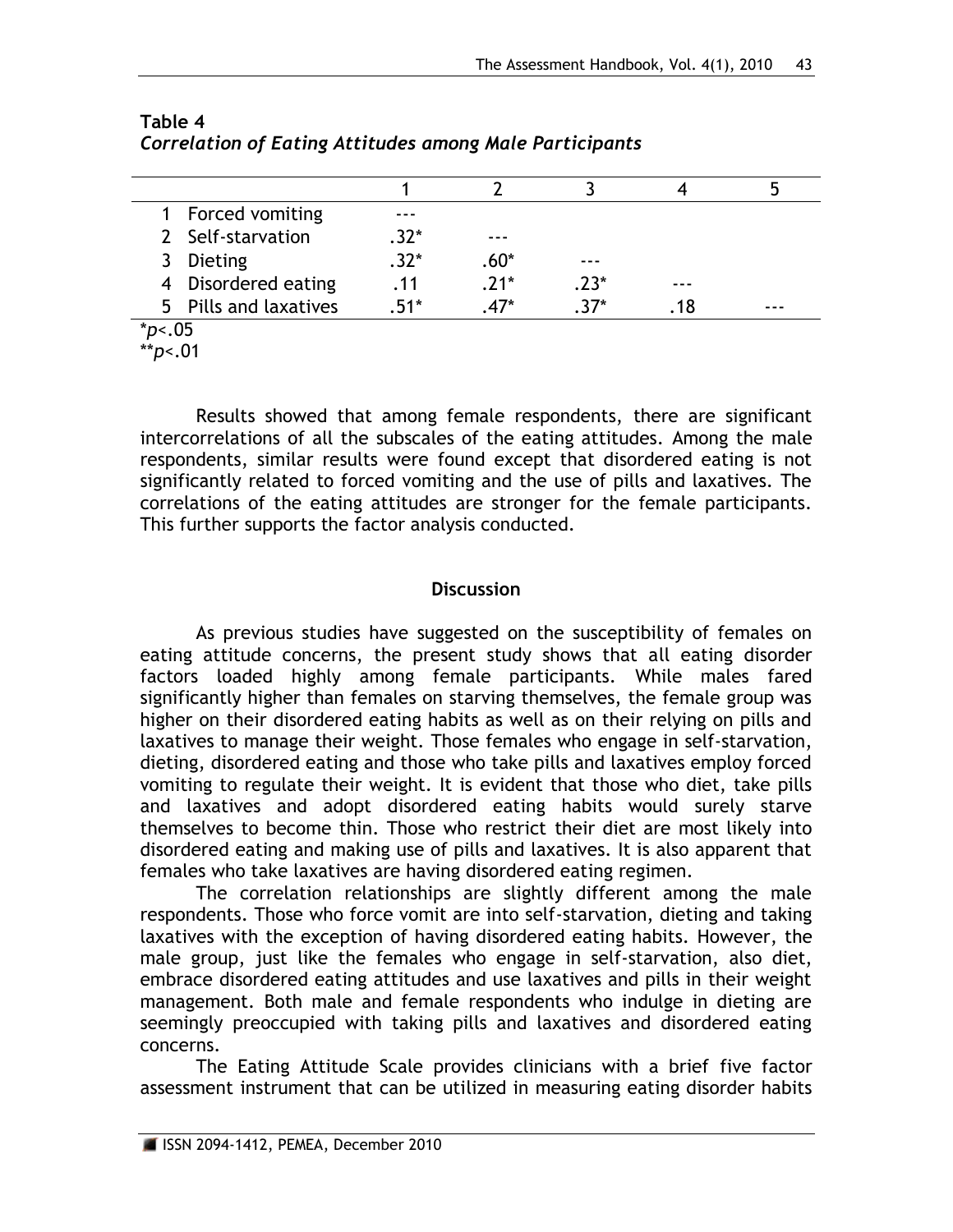and attitudes of adolescent men and women. It is an easy scoring scale of 18 items that can give a simple appraisal of anorexic and bulimic symptoms.

The purpose of the study is to compare the eating behaviors of male and female adolescents using gender as moderator of factors of eating attitudes. The descriptive statistics showed significant comparisons by gender on eating attitude factors such as self-starvation, disordered eating habits and use of pills and laxatives. It has also shown that all eating disorder factors were observed mainly among the female group. An extensive description of relationships between factors provided a thorough profile of gender differences on eating attitudes.

The Eating Attitude Scale can be a handy assessment measure for researchers and counselors in early detection of eating behavior symptoms among male and female adolescents. Previous studies have shown that eating disorder prevention programs are largely unsuccessful, so one possible approach would be to concentrate on the promotion of healthy lifestyles and self-image (Lindner, Hughes, & Fahy, 2008). Extensive school programs on body image, healthy weight management, self-esteem and stress management can be organized to educate those who would be diagnosed that need help in dealing with their eating attitudes.

## **References**

- American Psychiatric Association (2000). *Diagnostic and statistical manual of mental disorders* (4th ed.). Washington, DC: American Psychiatric Association.
- Blouin A. G., & Goldfield G. S. (1995). Body image and steroid use in male body builders. *International Journal of Eating Disorders, 18*, 159-165.
- Button E. J., Loan P., Davies J., & Sonuga-Barke, E. J. S. (1997). Self-esteem, eating problems, and psychological well-being in a cohort of schoolgirls aged 15-16: A questionnaire and interview study. *International Journal of Eating Disorders, 21*, 39-47.
- Cafri, G., Yamamiya, Y., Brannick, M., & Thompson, J. K. (2005). The influence of socioculturel factors on body image: A meta-analytic review. *Clinical Psychology: Science and Practice, 12*, 421-433.
- Cash T. F., Morrow J. A., & Hrabovsky, J. I. (2004). How has body image changed? A cross-sectional investigation of college women and men from 1983 to 2001. *Journal of Consultation and Clinical Psychology, 6*, 1081- 1089.
- Corson P. W., & Andersen, A.E. (2002). Body image issues among boys and men. In T. F. Cash & T. Pruzinsky (Eds.), *Body image: A handbook of theory, research, and clinical practice* (pp. 192-199). New York: The Guilford Press.192-199.
- Davis C., Karvinen K., & McCreary D. R. (2005). Personality correlates of a drive for muscularity in young men. *Personality and Individual Differences, 39*, 349-359.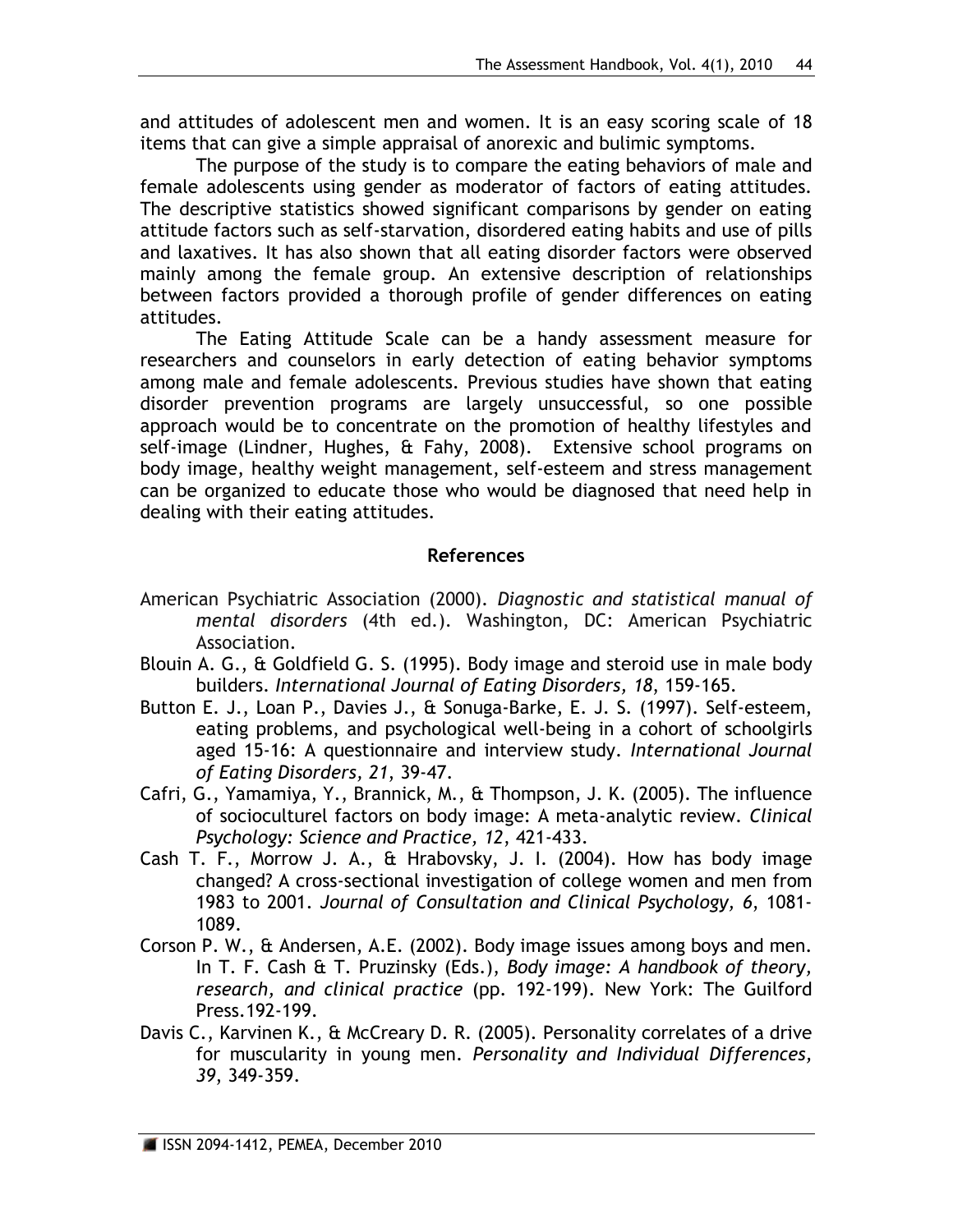- Farquhar, J. C., & Wasylkiw, L. (2007). Media images of men: Trends and consequences of body conceptualization. *Psychology of Men and Masculinity, 8*, 145-160.
- Frederick D. A., Gordon B. F., Grigorian D. A., & Jarcho J. M. (2007). The UCLA body project I: gender and ethnic differences in self-objectification and body satisfaction among 2,206 undergraduates. *Sex Roles, 57*, 317-327.
- Grabe, S., & Hyde, J. S. (2006). Ethnicity and body dissatisfaction among women in the United States. *Psychological Bulletin, 32*(4), 622–640.
- Griffiths, J. A., & McCabe, M. P. (2000). The influence of significant others on disordered eating and body dissatisfaction among early adolescent girls. *European Eating Disorder Review, 8*(4), 301–314.
- Halliwell, E., Dittmar, H., & Orsborn, A. (2007). The effects of exposure to muscular male models among men: Exploring the moderating role of gym use and exercise motivation. *Body Image, 4*, 278-287.
- Harris, K. M., King, R. B., & Gordon-Larsen, P. (2003). *Healthy habits among adolescents: sleep, diet, exercise, and body image*. Washington, DC: Child Trends.
- Harrison K., & Hefner V. (2006). Media exposure, current and future body ideals, and disordered eating among preadolescent girls: A longitudinal panel study. *Journal of Youth Adolescence, 35*(2),153–163.
- Heywood, S., & McCabe, M. P. (2006). Negative affect as a mediator between body dissatisfaction and extreme weight loss and muscle gain behaviors. *Journal of Health Psychology, 11*, 833-844.
- Hoek, H., & Hoeken, D. V. (2003). Review of prevalence and incidence of eating disorders. *International Journal of Eating Disorders, 34*, 383-396.
- Leit, R. A., Gray, J. J., & Pope, H. G., Jr. (2002). The media's representation of the ideal male body: A cause for muscle dysmorphia? *International Journal of Eating Disorders, 31*, 334-338.
- Levine M. P., & Smolak, L. (2002). Body image development in adolescence. In Cash, T. F., Pruzinsky T., (eds.), *Body image: A handbook of theory, research, and clinical practice* (pp. 74–82). New York: The Guilford Press.
- Lindner, D., Hughes, A., & Fahy, R. (2008). Eating pathology and social comparison in college females. *North American Journal of Psychology, 10*(3), 445-462.
- Markey, C. N., & Markey, P. M. (2005). Relations between body image and dieting behaviors: An examination of gender differences. *Sex Roles, 53*, 519-530.
- McCabe, M., Ricciardelli, L., & James, T. (2007). A longitudinal study of body change strategies of fitness center attendees. *Eating Behaviors, 8,* 492- 496.
- McCabe M. P., & Ricciardelli, L. A. (2003). Body image and strategies to lose weight and increase muscle among boys and girls. *Health Psychology, 22*(1), 39–46.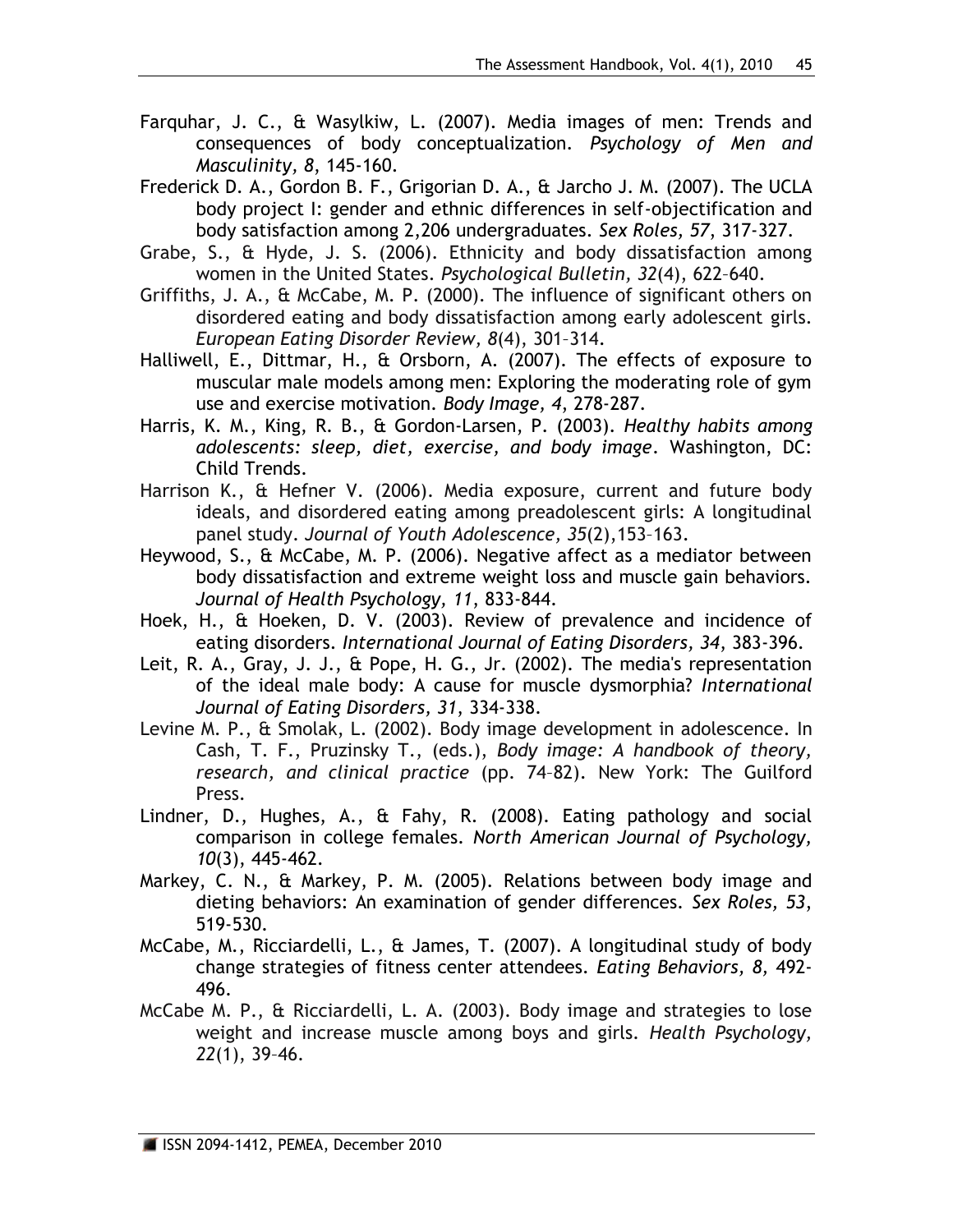- McCabe M. P., & Ricciardelli, L. A. (2003). A longitudinal study of body change strategies among adolescent males. *Journal of Youth Adolescence, 32*, 105-114.
- McCabe M. P., & Ricciardelli, L. A. (2001). Parent, peer, and media influences on body image and strategies to both increase and decrease body size among adolescent boys and girls. *Adolescence, 36*, 225-240.
- Phares, V., Steinberg A. R., & Thompson, J. K. (2004). Gender differences in peer and parental influences: Body image disturbance, self-worth, and psychological functioning in preadolescent children. *Journal of Youth Adolescence, 33*(5), 421–429.
- Pope H. G. Jr., Phillips, K. A., & Olivardia, R. (2000). The Adonis complex: How to identify, treat, and prevent body obsession in men and boys. New York: Touchstone.
- Presnell, K., Bearman, S. K., & Stice, E. (2004). Risk factors for body dissatisfaction in adolescent boys and girls: A prospective study. *International Journal of Eating Disorders, 36*(4), 389–401.
- Ricciardelli, L. A., & McCabe, M. P. (2003) Sociocultural and individual influences on muscle gain and weight loss strategies among adolescent boys and girls. *Psychology in the Schools, 40*(2), 209–224.
- Shapiro-Weiss, G. D., & Shapiro-Weiss, J. S. (2001). Recent advances in child psychiatry: Eating disorders common in high school students. *The Psychiatric Guide, 8*, 13.
- Smolak, L., Levine, M. P., & Thompson, J. K. (2001). The use of the Socioculturel Attitudes Toward Appearance Questionnaire (SATAQ) with middle school boys and girls. *International Journal of Eating Disorders, 29*, 216-223.
- Stice, E. (2002). Risk and maintenance factors for eating pathology: A metaanalytic review. *Psychological Bulletin, 128*, 825-848.
- Tylka, T. L., & Subich, L. M. (2002). A preliminary investigation of the eating disorder continuum with men. *Journal of Counseling Psychology, 49*, 273-279.
- Van Son, G. E., Van Hoeken, D., Bartelds, A. I. M., Van Furth, E. F., & Hoek, H. W. (2006). Urbanisation and the incidence of eating disorders. *The British Journal of Psychiatry*, 189, 562-3.
- Vartanian, L. R. (2009). When the body defines the self: Self-concept clarity, internalization and body image. *Journal of Social and Clinical Psychology, 28*(1), 94-127.
- Vincent, M. A., & McCabe, M. P. (2000). Gender differences among adolescents in family, and peer influences on body dissatisfaction, weight loss, and binge eating behaviors. *Journal of Youth and Adolescence, 29*, 205–221.
- Wiseman, C. V., Peltzman, B., Halmi, K. A., & Sunday, S. R. (2004). Risk factors for eating disorders: Surprising similarities between middle school boys and girls. *Eating Disorders, 12*(4), 315–320.